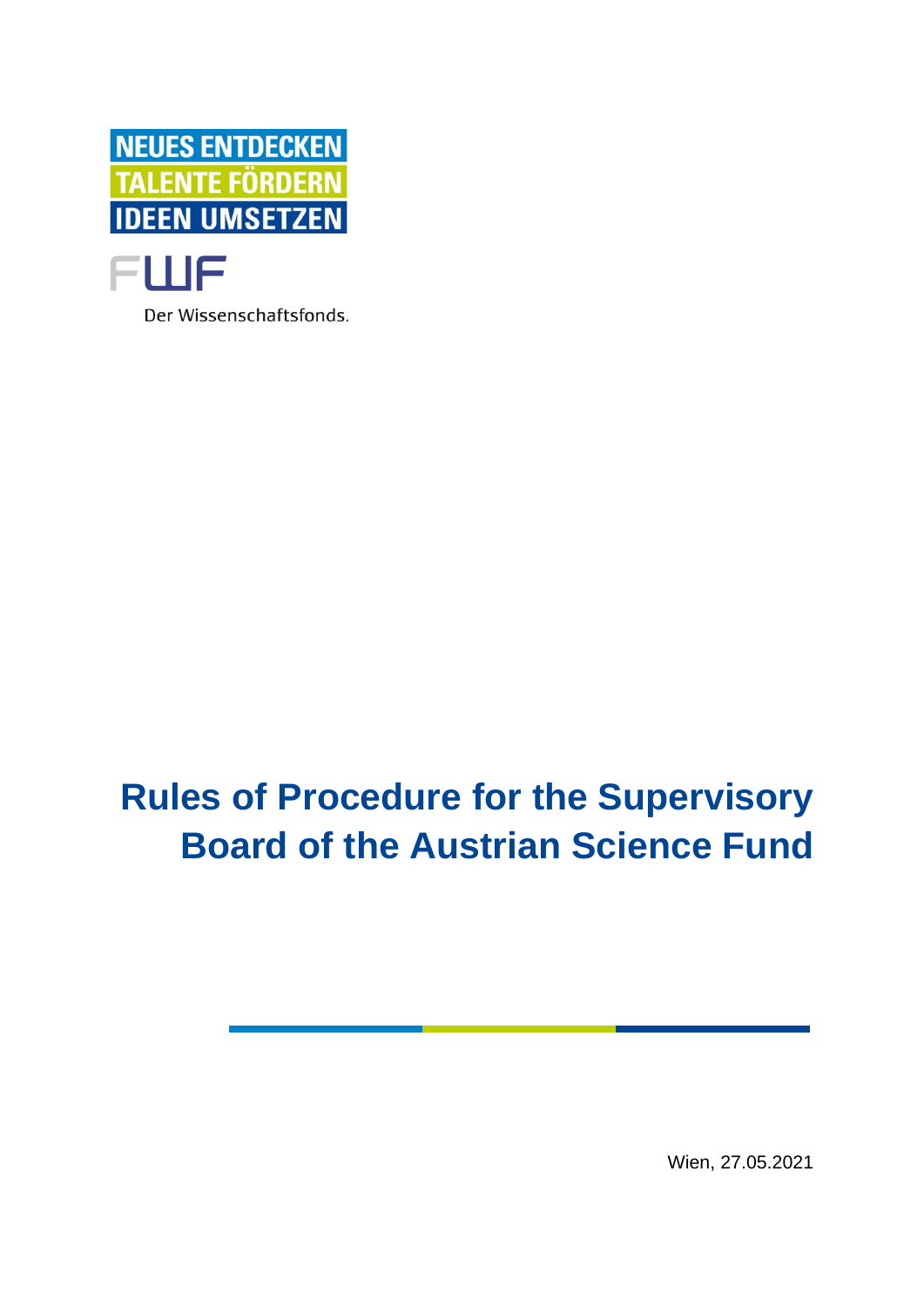

# Inhalt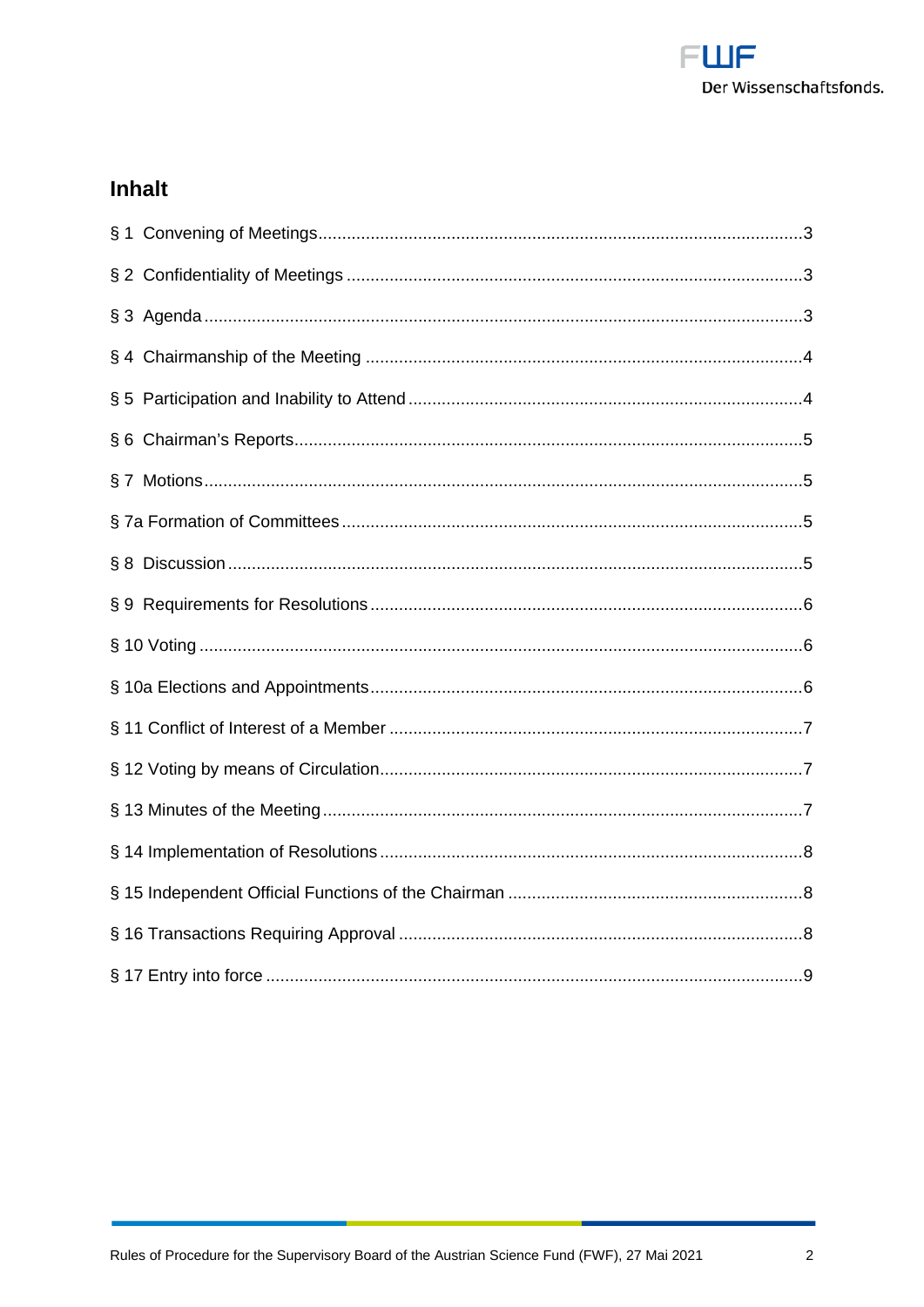## <span id="page-2-0"></span>**§ 1 Convening of Meetings**

(1) The Supervisory Board convenes when required, but at least once every quarter (Art. 9a Para. 2 of the Austrian Research and Technology Funding Act (FTFG)). The Chairman (in the event that he or she is unable to attend, his/her deputy) can convene a meeting at any time. A meeting shall be called without delay by the Chairman if at least one member requests one and includes a written proposal for the agenda.

(2) The members shall be notified of the date and time of the meeting in writing or by email at least 14 days prior to the meeting. This notice shall include an agenda and shall be coordinated wherever possible with the members of the Board. The same applies for the Chairman of the Supervisory Board of Österreichische Forschungsförderungsgesellschaft mbH FFG (Austrian Research Promotion Agency FFG) and the President of Christian Doppler Forschungsgesellschaft (Christian Doppler Research Association) (Art. 9a Para. 1 FTFG).

(3) Shorter notice periods require a unanimous resolution of the members. In addition, notice periods may be waived if the date and time of the meeting as well as the agenda items have already been established in one of the previous meetings.

(4) A meeting can take place by means of either physical or virtual participation. The term "meeting" in these Rules of Procedure shall refer to a virtual meeting if one or all members participate virtually.

(5) If a meeting shall take place virtually, the Chairman must announce this with the invitation and provide information on the organisational and technical requirements for participation. These requirements must be designed in such a way that it is possible to participate from any place using an audible and visual two-way connection in real time. Each participant must be able to speak and participate in voting. In exceptional cases, if individual but at most half of the participants do not possess the technical means for such a connection or cannot or do not wish to use these means, it shall be sufficient if the participants concerned are only audibly involved in the meeting.

# <span id="page-2-1"></span>**§ 2 Confidentiality of Meetings**

(1) The Supervisory Board's meetings are not open to the public.

(2) Upon decision of the Board, members of the Executive Board, employees of the FWF and other respondents may participate in meetings.

# <span id="page-2-2"></span>**§ 3 Agenda**

(1) The Chairman shall draw up the agenda. As far as it is necessary to fulfil the statutory duties of the Supervisory Board, the other boards of FWF may assist in the preparation for meetings by providing any required planning documents or other supporting documents as well as technical requirements.

(2) Every agenda must contain at least the following agenda items: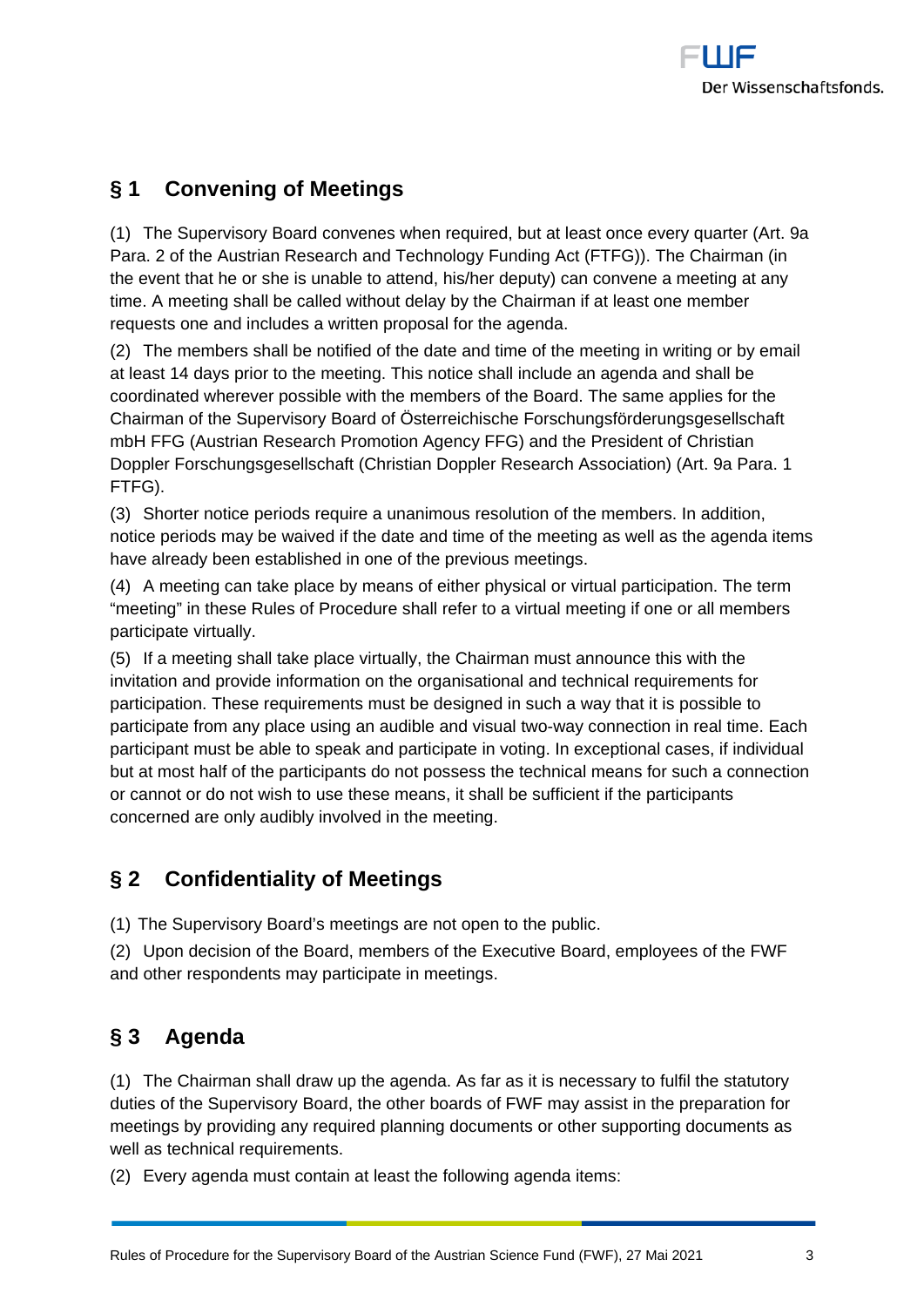

- 1. Determination of the presence of a quorum and proper convocation of the meeting
- 2. Appointment of the secretary of the meeting
- 3. Approval of the agenda
- 4. Amendment and approval of the minutes of the last meeting
- 5. Chairman's reports
- 6. Any other business

(3) Every member can request that items indicated by the member be placed on the agenda. Motions for additions to the agenda must include a precise title of the agenda item and be received by the Chairman at least five days prior to the meeting. The Chairman shall immediately inform the members of any additions to the agenda.

(4) Furthermore, every member can also request prior to or at the beginning of a meeting that the items indicated by the member be placed on the agenda. They shall be placed on the agenda unless at least one member objects.

(5) The Supervisory Board of the FWF can only adopt resolutions on an item that has been placed on the agenda before or at the beginning of the meeting in accordance with § 3 Para. 4 of these Rules of Procedure if all members of the Supervisory Board are present and no member objects to the adoption of the resolution.

(6) No resolutions are needed for the agenda items mentioned above in Para. (2) lines 5 and 6 unless at least one member objects.

#### <span id="page-3-0"></span>**§ 4 Chairmanship of the Meeting**

(1) The meetings shall be directed by the Chairman. If the Chairman is unable to attend, the meeting shall be directed by his/her deputy.

(2) The Chairman shall open the meeting and determine if a quorum is present. An attendance list signed by the members present shall be added to the minutes. The presence and identity of participants must be verified and documented in an appropriate manner.

(3) The Chairman shall determine the order of the items of business according to the agenda and announce the resolutions.

(4) The Chairman must ensure that the duties of the Supervisory Board are performed in accordance with the laws, the Federal Public Corporate Governance Code, as amended, and these Rules of Procedure.

(5) The Chairman can adjourn the meeting at any time. The meeting shall be adjourned if requested by one of the members. An adjournment may not last longer than half an hour.

#### <span id="page-3-1"></span>**§ 5 Participation and Inability to Attend**

(1) If a member is unable to attend, the Chairman shall either be notified of this in writing or it shall be entered into the minutes.

- (2) If a member is unable to attend, voting by written proxy is permitted.
- (3) A member cannot cast more than two votes.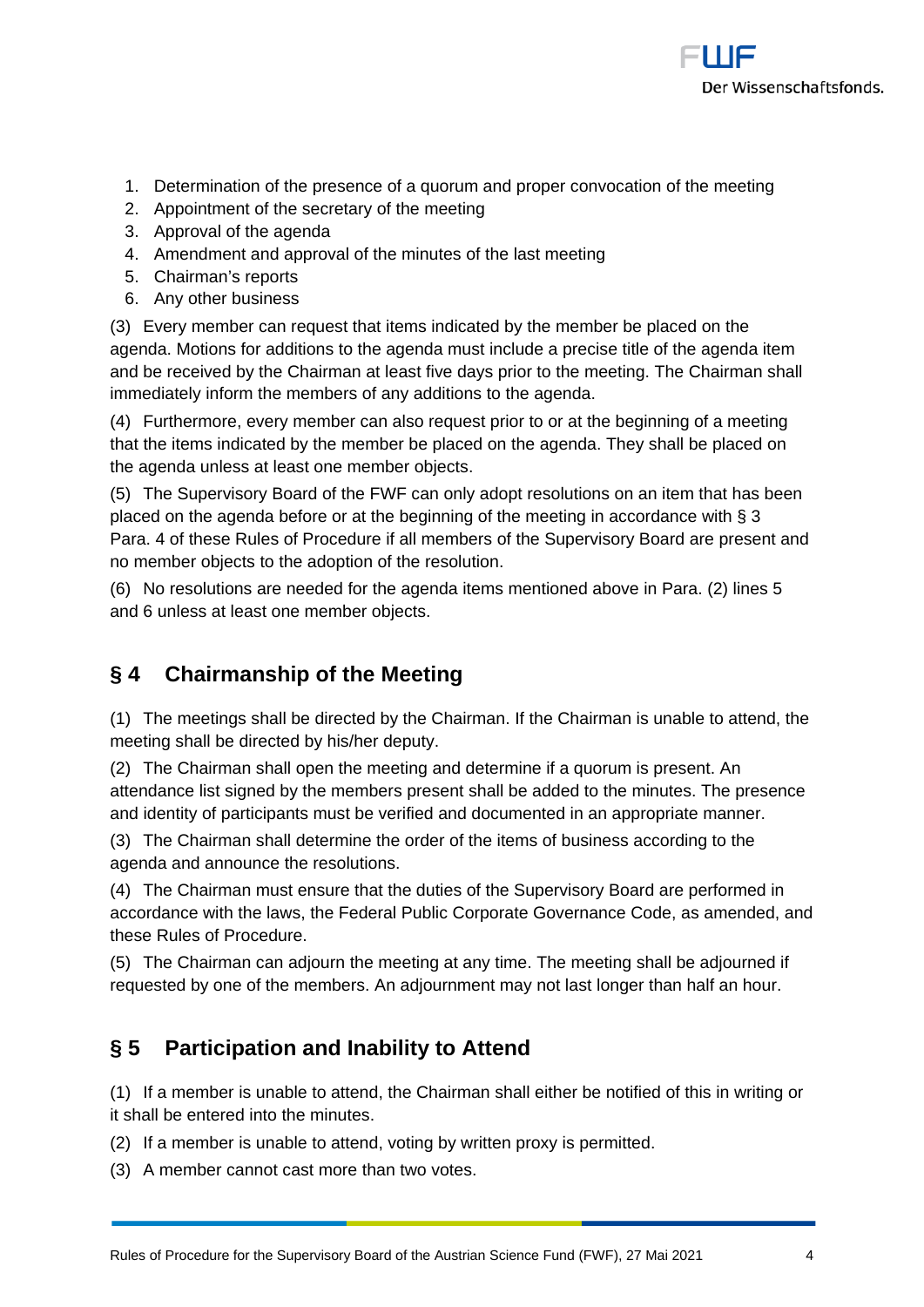## <span id="page-4-0"></span>**§ 6 Chairman's Reports**

At the beginning of the meeting, the Chairman shall report on the most important new items of business, information and resolutions passed by means of circulation since the last meeting. This can also take the form of written reports included with the meeting invitation or written agenda.

## <span id="page-4-1"></span>**§ 7 Motions**

(1) Every member is entitled to propose motions for the agenda. The member who proposed the motion can withdraw it at any time.

(2) The order in which motions made on an agenda item shall be voted on shall be determined by the Chairman. Upon request of the Supervisory Board, motions can pass by simple majority. A motion regarding the rules of procedure shall always be voted on without delay.

(3) Motions regarding the rules of procedure only pertain to the procedure and include for example:

- **Motions regarding the order of voting on motions,**
- Motions to adjourn the meeting (Art. 5 Para. 3)
- Motions to postpone
- Motions to end discussion (requires a two-thirds majority)
- Motions to amend
- <span id="page-4-2"></span>Motions to limit speaking times or the number of requests to speak per agenda item

## **§ 7a Formation of Committees**

(1) The Supervisory Board can form committees from among its members in preparation of decisions by way of resolution and define their duties and powers, as far as the performance of such is not reserved for the Supervisory Board in its entirety by law or these rules of procedure. The committees can be appointed permanently or for specific tasks.

(2) Each committee must be composed of at least three Supervisory Board members. The chairman of the committee, provided that the law does not provide otherwise, shall be chosen from among the members of the committee by the committee members.

(3) The provisions of these rules of procedure shall also apply, as far as they are applicable to committees.

## <span id="page-4-3"></span>**§ 8 Discussion**

(1) The Chairman shall open the discussion on each agenda item, usually after independent reports or independent motions.

(2) In principle, the floor shall be given in the order of speaker requests.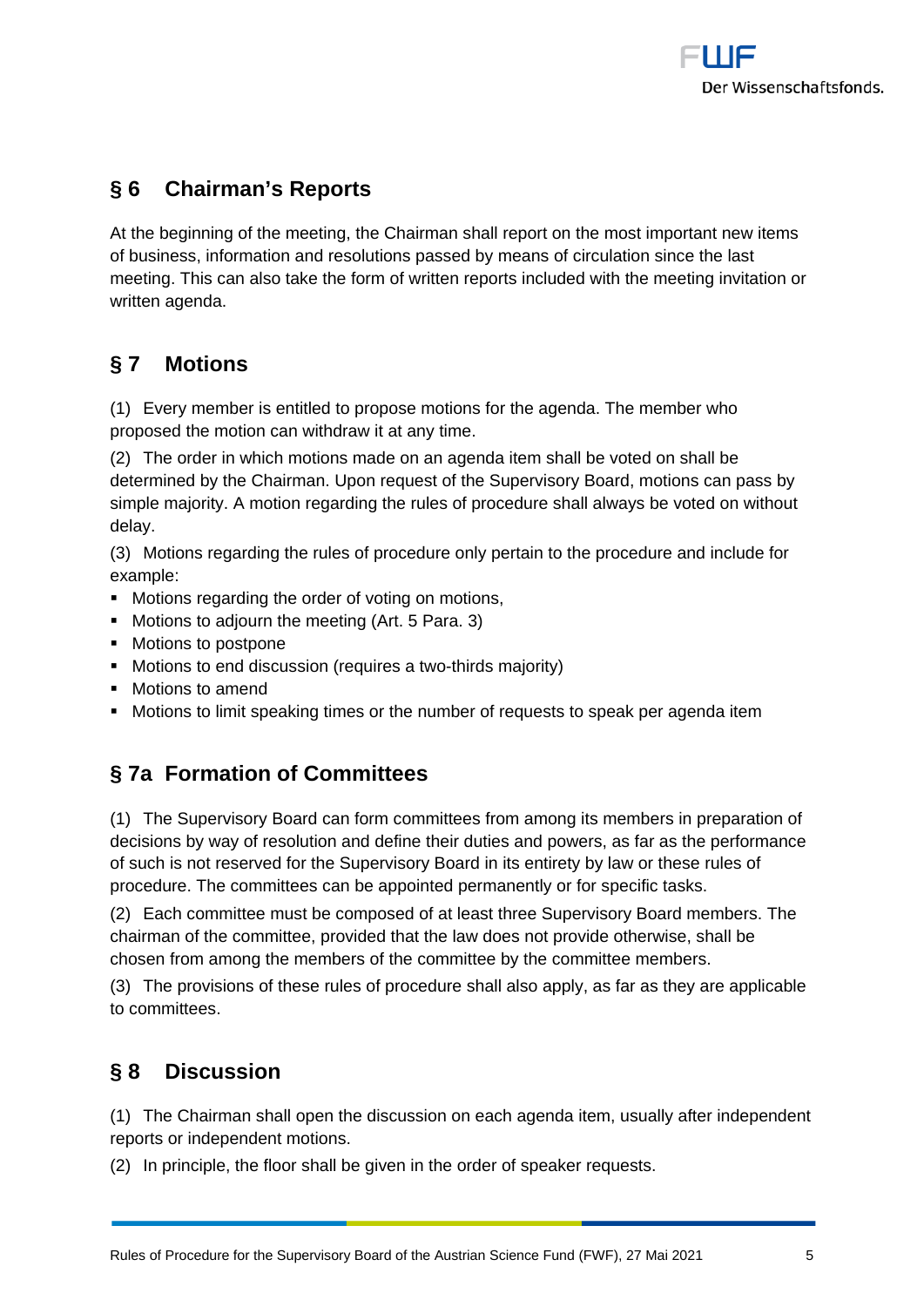(3) The noted order of speakers shall be interrupted if someone requests to speak regarding the rules of procedure.

(4) Once the motion to close the list of speakers has been adopted, no more requests to speak shall be permitted; only those who requested to speak prior to the vote shall be given the floor. The member who made the motion or the reporter shall be given the opportunity to make a final statement or reply, if they request it. If a speaker makes a new motion, the list of speakers shall be reopened.

(5) If a motion to postpone the matter or adjourn the meeting is adopted, the discussion must stop immediately. In the first instance, the matter shall be placed on the agenda of the next meeting.

(6) If a motion to end discussion is adopted, the present motions shall be voted on without delay.

#### <span id="page-5-0"></span>**§ 9 Requirements for Resolutions**

(1) The Supervisory Board shall have a quorum if at least six members, who must include the Chairman or his/her deputy, are present. Resolutions shall be passed by majority vote.

(2) Members may not abstain from voting.

(3) A motion shall be carried, unless these Rules of Procedure specify otherwise, if more than half of the votes cast are in favour of the motion. In the event of a tie, the vote of the Chairman shall be decisive.

# <span id="page-5-1"></span>**§ 10 Voting**

- (1) Unless decided otherwise, voting shall be held by open ballot.
- (2) A secret vote shall be taken if requested by one member.
- <span id="page-5-2"></span>(3) The Chairman shall cast the last vote(s).

#### **§ 10a Elections and Appointments**

Elections shall be by secret ballot.

Unless decided otherwise, appointments shall be voted on by open ballot.

The candidate receiving more than half of the valid votes cast shall be deemed as elected or appointed.

If no candidate or nomination receives a majority of the valid votes cast, there shall be a second ballot confined to the two candidates or nominations that received the most votes on the first ballot. The candidate or nomination receiving more than half of the valid votes cast shall be deemed elected or nominated.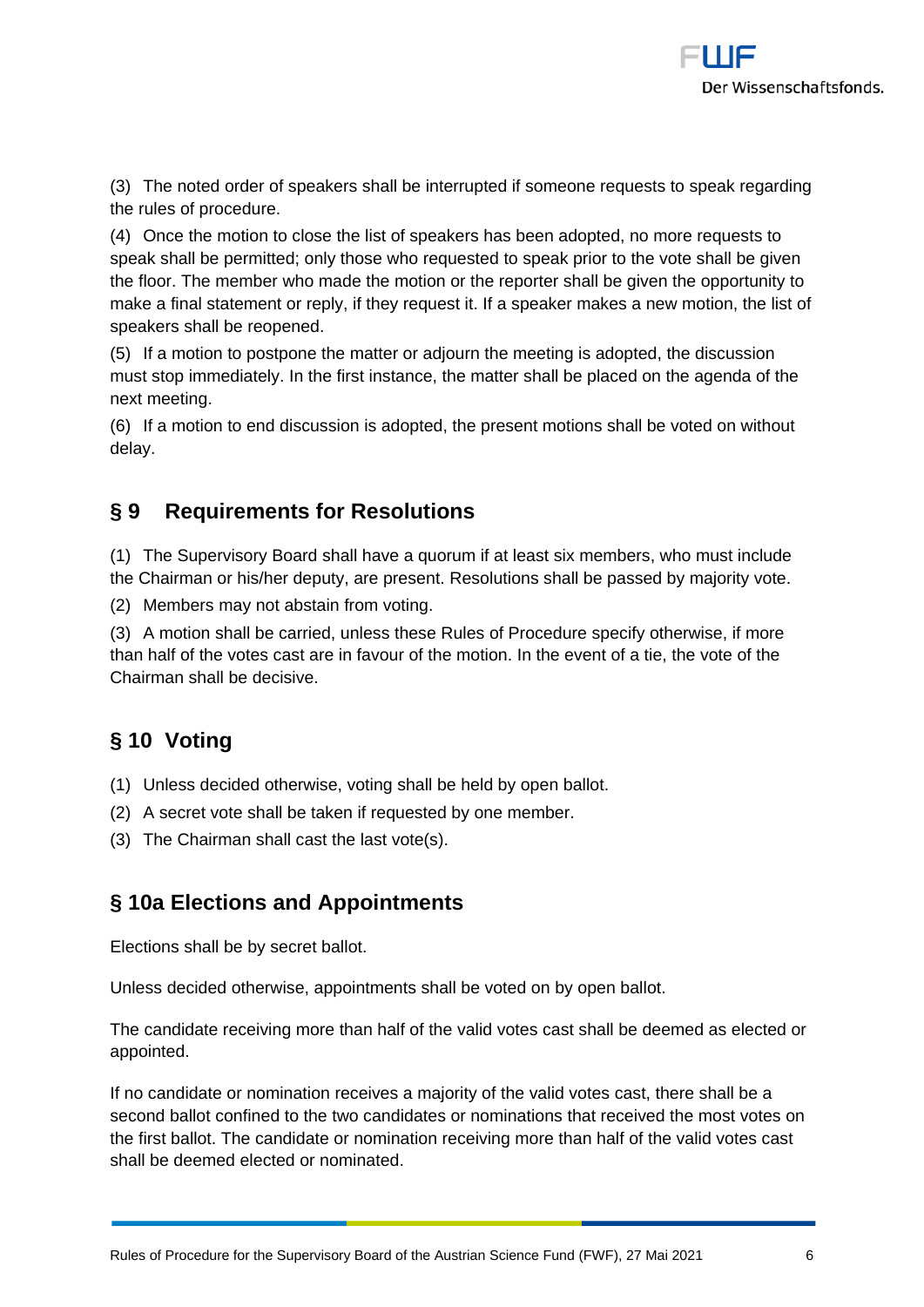

In the event of a tie, additional ballots shall be held until one candidate or one nomination receives more than half of the valid votes cast.

<span id="page-6-0"></span>Voting by written proxy is not permitted for elections and appointments.

### **§ 11 Conflict of Interest of a Member**

(1) A member of the Supervisory Board of the FWF shall be considered to have a conflict of interest according to Art. 7 of the General Administrative Procedures Act (AVG) if he or she has a personal connection to parties affected by the matter under discussion or if there are other important factors that could give rise to doubts about his or her complete impartiality.

(2) Every member must indicate any potential conflict of interest. In case of doubt, the Supervisory Board of the FWF shall make the decision upon the motion of a member.

(3) Concerning matters in which a member of the Supervisory Board of the FWF has a conflict of interest, a discussion and secret ballot shall be held in the absence of the member with a conflict of interest upon the motion of a member.

#### <span id="page-6-1"></span>**§ 12 Voting by means of Circulation**

(1) The Chairman can pass a resolution by means of circulation (email is permitted) if needed, especially for matters that likely require no discussion or on which a resolution needs to be passed prior to the next meeting due to urgency. The Chairman shall initiate a resolution by means of circulation if requested by three members.

(2) The circulated document must contain at least one motion with a brief explanation. The motion shall be written in such a way that it can be voted on by "yes" or "no". The voting form must also include the option to vote for "discussion".

(3) The circulated document shall be sent to all voting members and include notice of a period of at least one week within which they must cast their vote.

(4) A motion shall be carried if the majority of members required for the agenda item has voted in favour of it within the specified period of time. Voting by proxy is not permitted. A resolution may not be passed, however, if at least one member requests a discussion.

(5) If a resolution is not passed by means of circulation, the matter shall be placed on the agenda of the next meeting.

(6) The Chairman shall report the result of the resolution by means of circulation at the next meeting.

#### <span id="page-6-2"></span>**§ 13 Minutes of the Meeting**

(1) The minutes shall be taken for each meeting. An employee of the FWF can be called upon to take the minutes.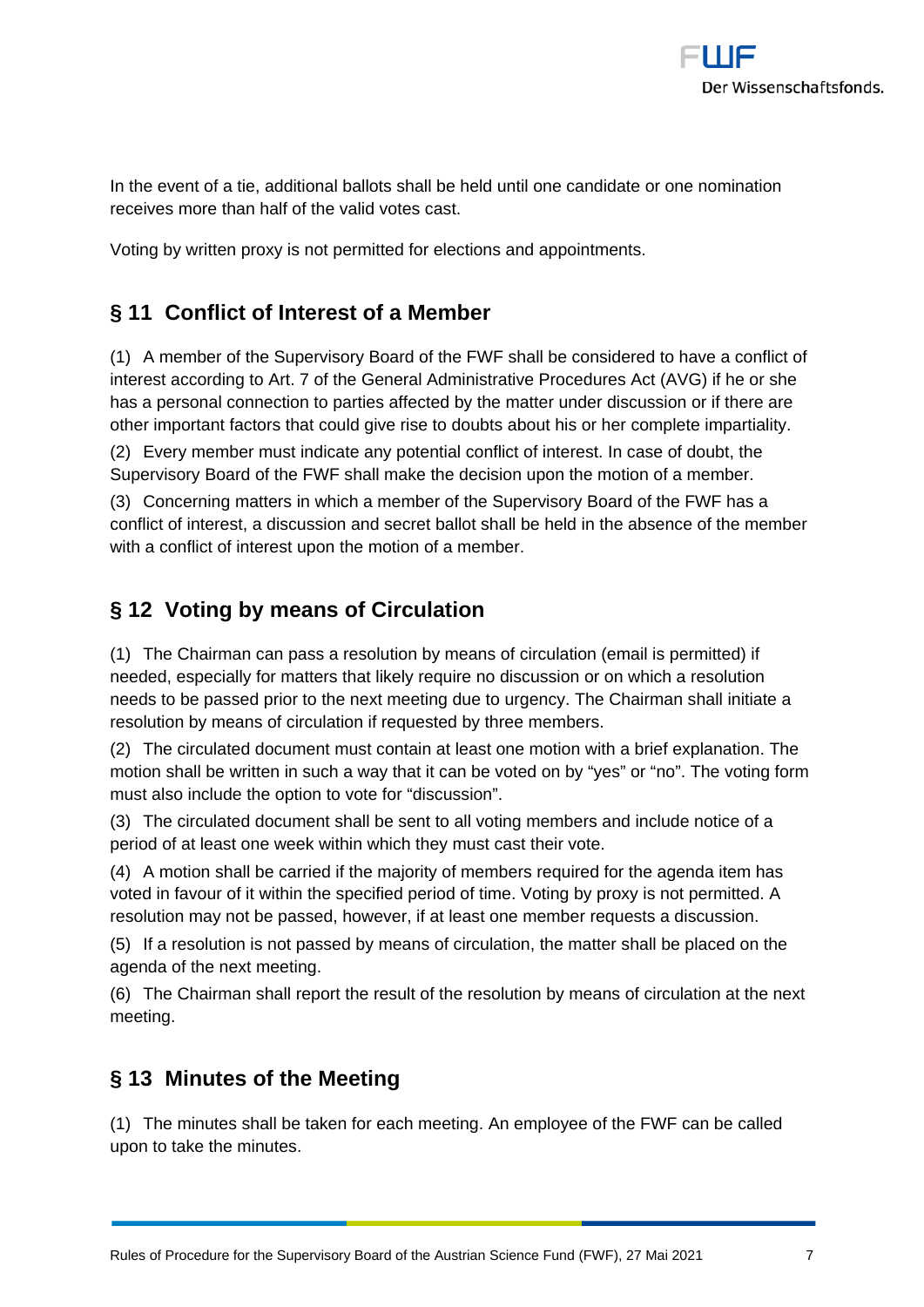

(2) In principle, the minutes are the minutes of the resolutions. They must include at least the names of the members present and those absent, the respondents consulted, the place, the date and the time when the meeting began and ended, the agenda, the motions made, and the resolutions. The content of the reports and debates shall only be recorded if it is necessary to understand the resolutions passed. Every member of the Supervisory Board shall have the right to have their own comments or the contributions of other members entered in the minutes.

#### <span id="page-7-0"></span>**§ 14 Implementation of Resolutions**

The President shall implement the resolutions of the Supervisory Board (Art. 7 Para. 1 Point 6 FTFG).

#### <span id="page-7-1"></span>**§ 15 Independent Official Functions of the Chairman**

(1) The Chairman is responsible for the daily operations of the Supervisory Board and is authorised to represent it. The Supervisory Board can entrust the Chairman with the handling of urgent matters.

(2) In case of doubt, the Supervisory Board shall decide which matters fall under the responsibility of the Chairman.

(3) A resolution in accordance with Para. 1 Sentence 2 and Para. 2 may only be adopted if no member objects.

## <span id="page-7-2"></span>**§ 16 Transactions Requiring Approval**

(1) Investments whose acquisition costs exceed  $\epsilon$ 100,000 in individual cases and  $\epsilon$ 1 million in the fiscal year require the approval of the Supervisory Board.

(2) The taking out of bonds, loans and credits in excess of  $\epsilon$ 100,000 in the fiscal year require the approval of the Supervisory Board.

(3) The issuing of bonds, loans and credits in excess of  $\epsilon$ 7,500 in individual cases requires the approval of the Supervisory Board.

(4) The awarding of contracts to members of the Executive Board and natural persons or legal entities closely related to them requires the approval of the Supervisory Board if the amount of the first contract exceeds €5,000 in individual cases or the persons are contracted repeatedly during their period of office. In all cases, the following guidelines must be met:

- The contract amount or the number and duration of contracts must be specified in accordance with the financial organisational guidelines of the FWF Office
- A job description and a job profile that are not tailored to a specific individual must exist.
- A tender process must have taken place before awarding recurring contracts.